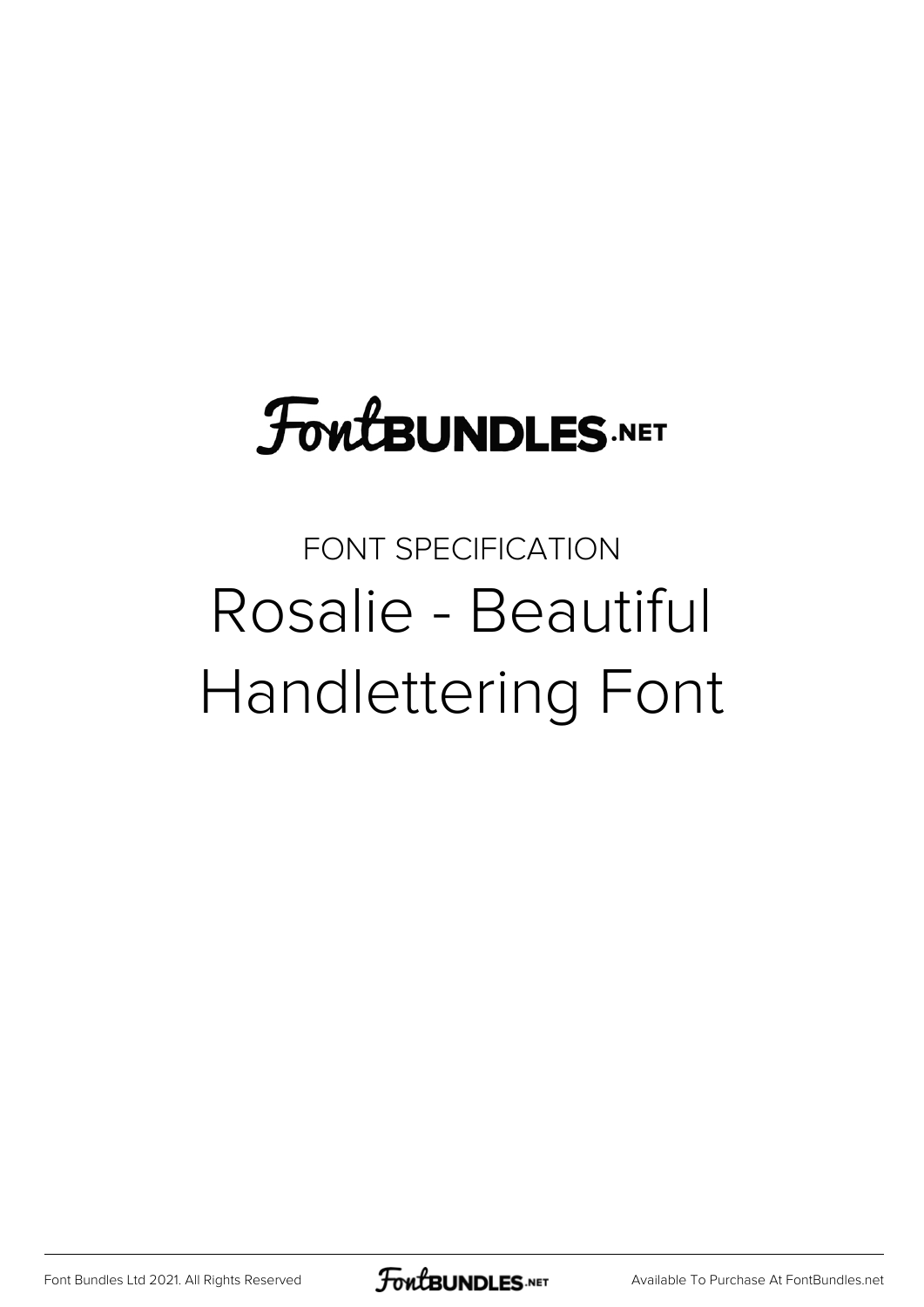## Rosalie - Regular

**Uppercase Characters** 

ABCDEFGHIJKLMNOP ORSTUUWXYZ

Lowercase Characters

abod ef ghi jkl mnopqr stuvwxyz

**Numbers** 

0123456789

**Punctuation and Symbols** 

 $\# \quad \ \ \, \raisebox{.6ex}{$\not$}\raisebox{.6ex}{$\not$}\raisebox{.6ex}{$\not$}\raisebox{.6ex}{$\not$}\raisebox{.6ex}{$\not$}\raisebox{.6ex}{$\not$}\raisebox{.6ex}{$\not$}\raisebox{.6ex}{$\not$}\raisebox{.6ex}{$\not$}\raisebox{.6ex}{$\not$}\raisebox{.6ex}{$\not$}\raisebox{.6ex}{$\not$}\raisebox{.6ex}{$\not$}\raisebox{.6ex}{$\not$}\raisebox{.6ex}{$\not$}\raisebox{.6ex}{$\not$}\raisebox{.6ex}{$\not$}\raisebox{.6ex}{$\not$}\raisebox{.6ex}{$\not$}\$  $\begin{array}{c} - , : : : \times = \rightarrow ? / \\ \left\{ \begin{array}{c} 1 \\ 0 \end{array} \right\} \ell \quad \text{if} \quad x \quad \text{if} \quad i \quad \text{if} \quad n \end{array}$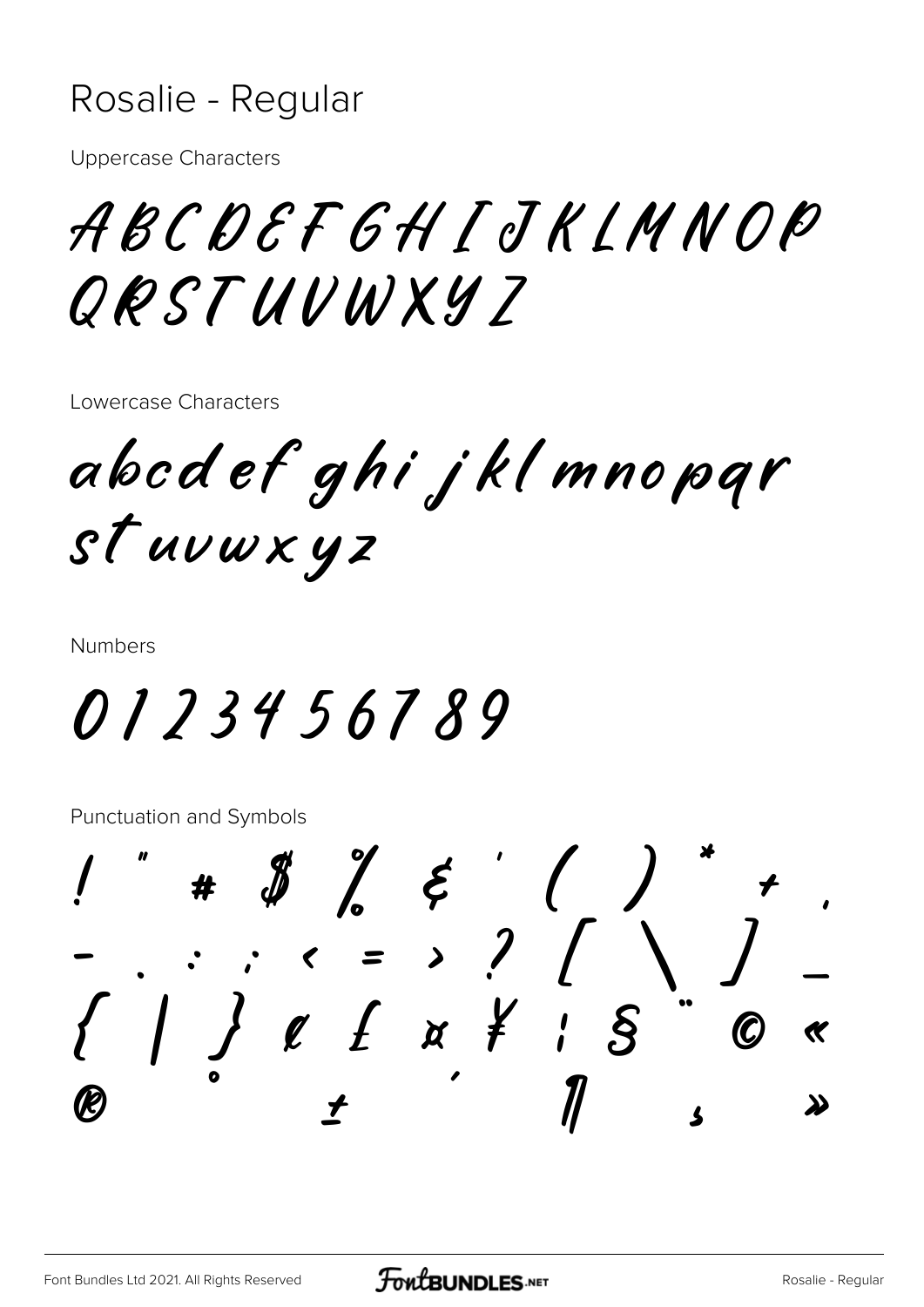À Á Â Ã Ä Å Æ Ç È  $\acute{\epsilon}$   $\acute{\epsilon}$   $\acute{\epsilon}$   $\acute{I}$   $\acute{I}$   $\acute{I}$   $\ddot{\ell}$   $\ddot{\ell}$ Ó Ô Õ Ö × Ø Ù Ú Û Ü Ý ß à á â ã ä å æ ç è é ê ë ì í î  $\ddot{\theta}$   $\ddot{\theta}$   $\ddot{\theta}$   $\ddot{\theta}$   $\ddot{\theta}$   $\ddot{\theta}$   $\ddot{\theta}$   $\ddot{\theta}$